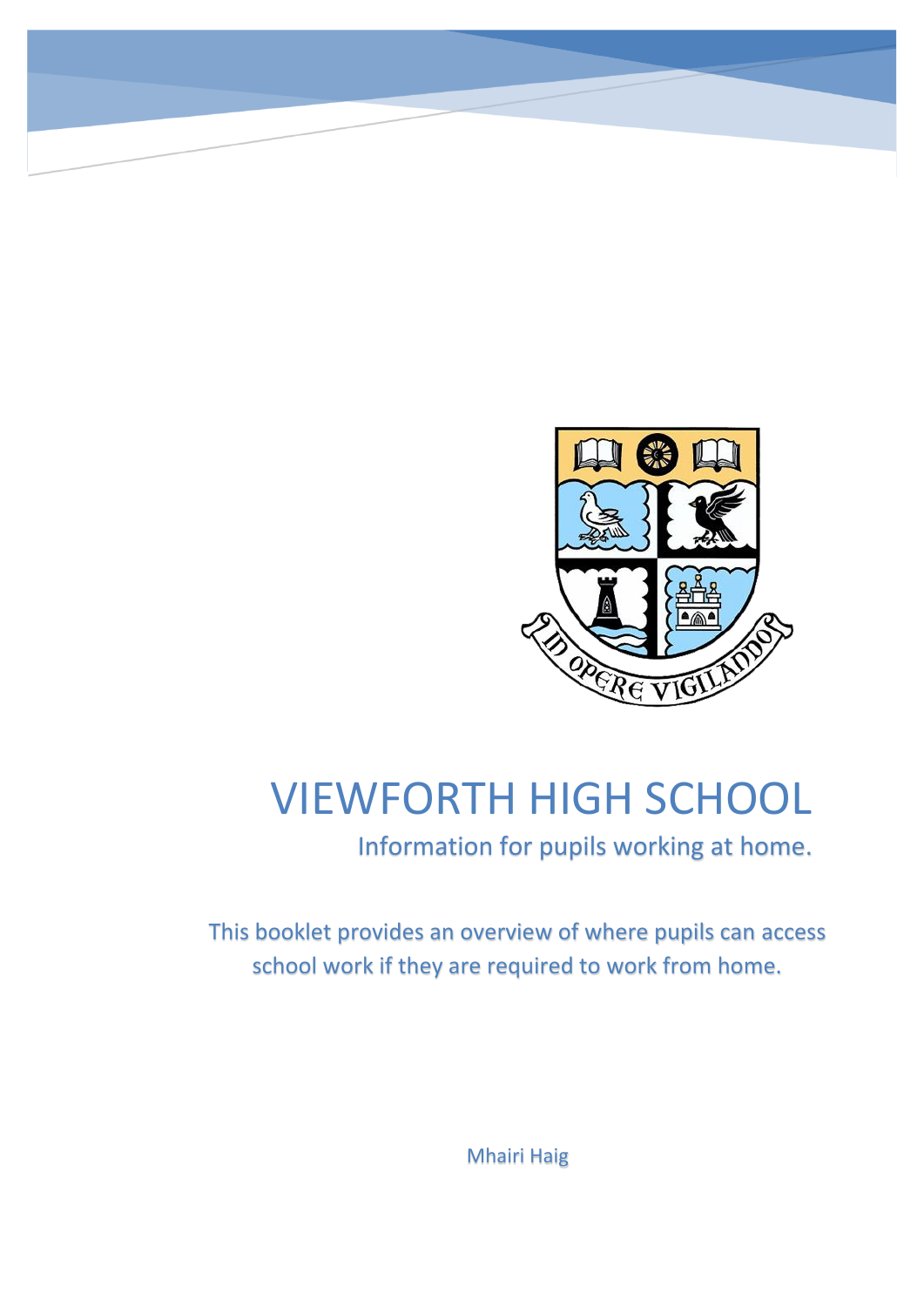The tables below are organised by year group and subject area. They contain information as to where your child can access work at home using Glow Teams. If your child is struggling to access the work, please contact your child's Guidance Teacher for support. A reminder of the Guidance Teachers can be found at the end of this document.

**S1**

| <b>Subject</b>            | <b>Location of work</b>                                             |
|---------------------------|---------------------------------------------------------------------|
| Art & Design              | Materials/resources/work is posted in individual class teams. Your  |
|                           | child will be a member of a team.                                   |
| Drama                     | Materials/resources/work is posted in individual class teams. Your  |
|                           | child will be a member of a class team. Work has also been posted   |
|                           | in the VHS Team > general > pupil absence > Drama.                  |
| English                   | Materials/resources/work is posted in individual class teams. Your  |
|                           | child will be a member of a class team. Work has also been posted   |
|                           | in the VHS Team > general > pupil absence > English.                |
| French                    | Materials/resources/work is posted in individual class teams. Your  |
|                           | child will be a member of a class team. Work has also been posted   |
|                           | in the VHS Team > general > pupil absence > French.                 |
| Home Economics            | Materials/resources/work is posted in individual class teams. Your  |
|                           | child will be a member of a team. Work has also been posted in the  |
|                           | VHS Team > general > pupil absence > Home Economics.                |
| $\mathsf{I}\mathsf{T}$    | Materials/resources/work is posted in individual class teams. Your  |
|                           | child will be a member of a team.                                   |
| Maths                     | Materials/resources/work is posted in individual class teams. Your  |
|                           | child will be a member of a class team. Work has also been posted   |
|                           | in the VHS Team > general > pupil absence > Maths.                  |
| <b>Music</b>              | Materials/resources/work is posted in individual class teams. Your  |
|                           | child will be a member of a team. Instructions can also be found in |
|                           | the VHS Team > general > pupil absence > Music.                     |
| <b>Physical Education</b> | Materials/resources/work is posted in individual class teams. Your  |
|                           | child will be a member of this team. Instructions can also be found |
|                           | in the VHS Team > general > pupil absence > Physical Education.     |
| <b>RME</b>                | Materials/resources/work is posted in individual class teams. Your  |
|                           | child will be a member of a class team S1RME                        |
|                           | VHS>General>files>class materials. Work has also been posted in     |
|                           | the VHS Team > general > pupil absence > Social Subjects > RME.     |
| Social Subjects           | Materials/resources/work is posted in the VHS Team > general >      |
|                           | pupil absence > S1 Social Studies.                                  |
| Science                   | Materials/resources/work is posted in individual class teams. Your  |
|                           | child will be a member of a class team. Work has also been posted   |
|                           | in the VHS Team > general > pupil absence > Science.                |
| Technical                 | Materials/resources/work is posted in individual class teams. Your  |
|                           | child will be a member of a team. Booklets can also be collected    |
|                           | from the school office.                                             |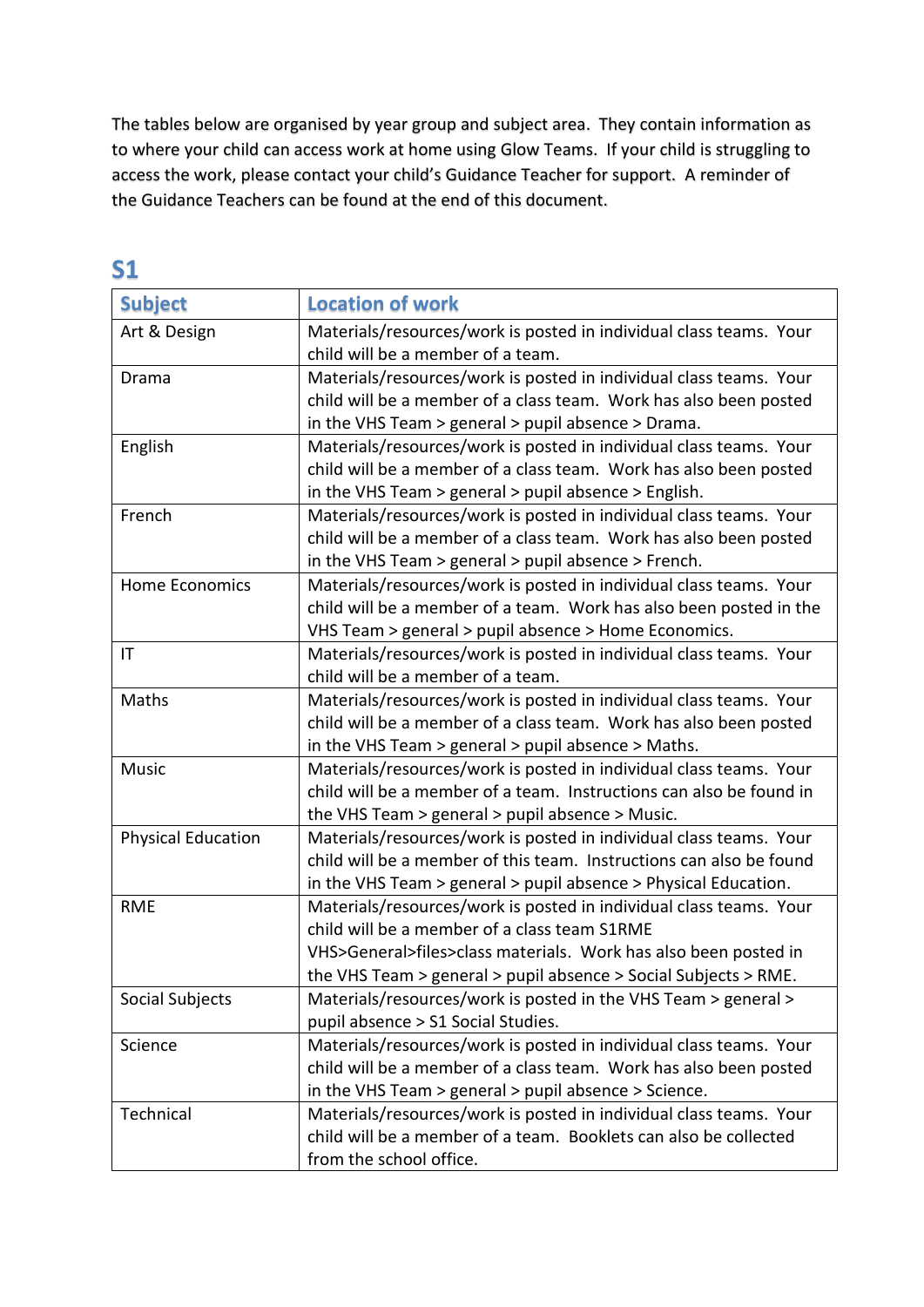# **S2**

| <b>Subject</b>            | <b>Description/location of work</b>                                                                     |
|---------------------------|---------------------------------------------------------------------------------------------------------|
| Art & Design              | Materials/resources/work is posted in individual class teams. Your<br>child will be a member of a team. |
| Drama                     | Materials/resources/work is posted in individual class teams. Your                                      |
|                           | child will be a member of a class team. Work has also been posted                                       |
|                           | in the VHS Team > general > pupil absence > Drama.                                                      |
| English                   | Materials/resources/work is posted in individual class teams. Your                                      |
|                           | child will be a member of a class team. Work has also been posted                                       |
|                           | in the VHS Team > general > pupil absence > English.                                                    |
| French                    | Materials/resources/work is posted in individual class teams. Your                                      |
|                           | child will be a member of a class team. Work has also been posted                                       |
|                           | in the VHS Team > general > pupil absence > French.                                                     |
| <b>Home Economics</b>     | Materials/resources/work is posted in individual class teams. Your                                      |
|                           | child will be a member of a team. Work has also been posted in the                                      |
|                           | VHS Team > general > pupil absence > Home Economics.                                                    |
| $\mathsf{I}\mathsf{T}$    | Materials/resources/work is posted in individual class teams. Your                                      |
|                           | child will be a member of a team.                                                                       |
| Maths                     | Materials/resources/work is posted in individual class teams. Your                                      |
|                           | child will be a member of a class team. Work has also been posted                                       |
|                           | in the VHS Team > general > pupil absence > Maths.                                                      |
| <b>Music</b>              | Materials/resources/work is posted in individual class teams. Your                                      |
|                           | child will be a member of a team. Instructions can also be found in                                     |
|                           | the VHS Team > general > pupil absence > Music.                                                         |
| <b>Physical Education</b> | Materials/resources/work is posted in individual class teams. Your                                      |
|                           | child will be a member of this team. Instructions can also be found                                     |
|                           | in the VHS Team > general > pupil absence > Physical Education.                                         |
| <b>RME</b>                | Materials/resources/work is posted in individual class teams. Your                                      |
|                           | child will be a member of a class team S2 RME                                                           |
|                           | VHS>General>files>class materials. Work has also been posted in                                         |
|                           | the VHS Team > general > pupil absence > Social Subjects > RME.                                         |
| Social Subjects           | Materials/resources/work is posted in individual class teams. Your                                      |
|                           | child will be a member of a class team. Work has also been posted                                       |
|                           | in the VHS Team > general > pupil absence > Social Subjects >                                           |
|                           | Geography/History/Modern Studies.                                                                       |
| Science                   | Materials/resources/work is posted in individual class teams. Your                                      |
|                           | child will be a member of a class team. Work has also been posted                                       |
|                           | in the VHS Team > general > pupil absence > Science.                                                    |
| Technical                 | Materials/resources/work is posted in individual class teams. Your                                      |
|                           | child will be a member of a team. Booklets can also be collected                                        |
|                           | from the school office.                                                                                 |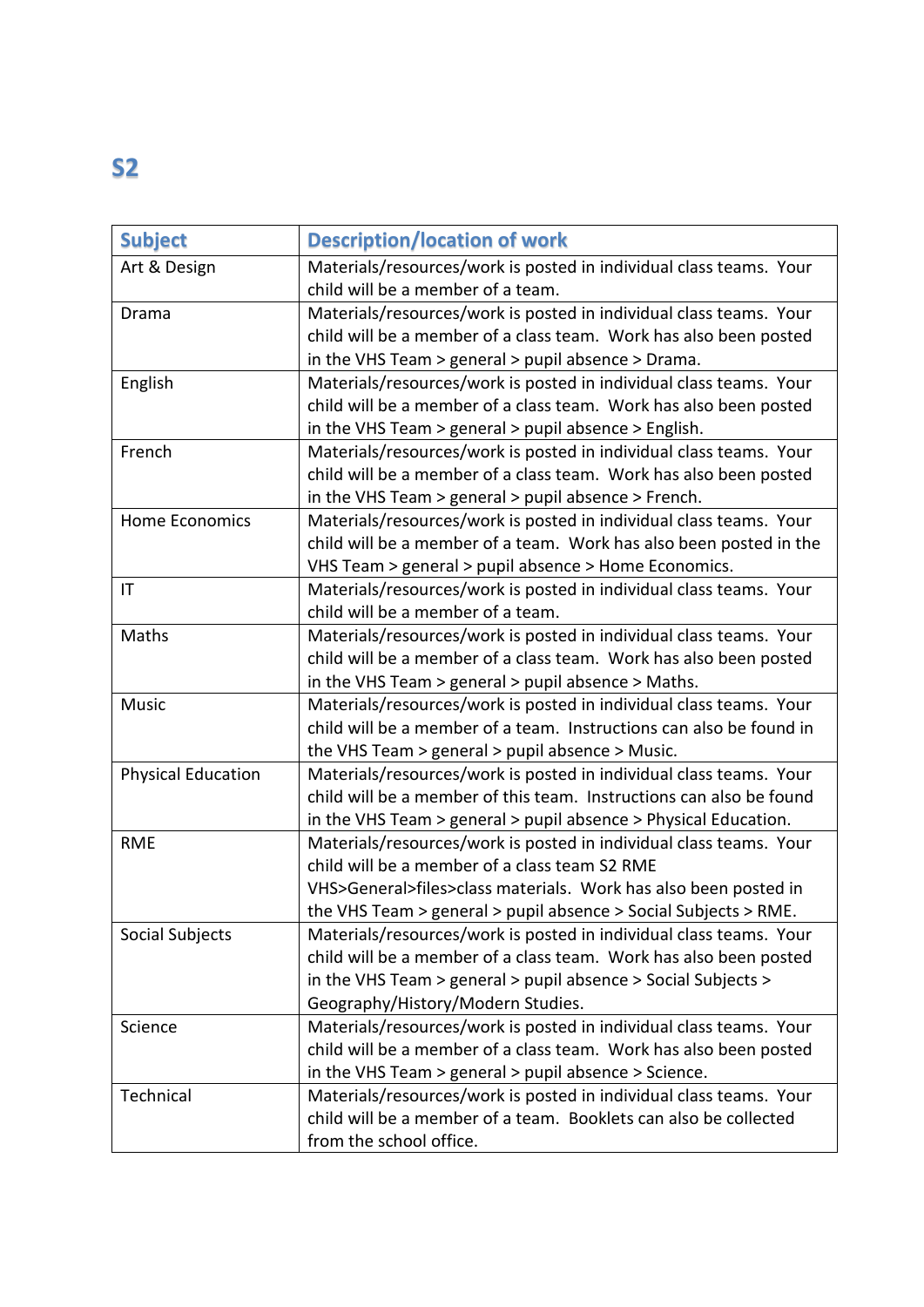### **S3**

| <b>Subject</b>                      | <b>Description/location of work</b>                                                                                                                                                                                       |
|-------------------------------------|---------------------------------------------------------------------------------------------------------------------------------------------------------------------------------------------------------------------------|
| Art & Design                        | Materials/resources/work is posted in individual class teams. Your<br>child will be a member of a team.                                                                                                                   |
| Biology                             | Materials/resources/work is posted in individual class teams. Your<br>child will be a member of a team. Work has also been posted in the<br>VHS Team > general > pupil absence > Science > S3 Biology.                    |
| <b>Business Admin</b>               | Materials/resources/work is posted in individual class teams. Your<br>child will be a member of a team.                                                                                                                   |
| Chemistry                           | Materials/resources/work is posted in individual class teams. Your<br>child will be a member of a team.                                                                                                                   |
| Computing                           | Materials/resources/work is posted in individual class teams. Your<br>child will be a member of a team.                                                                                                                   |
| Drama                               | Materials/resources/work is posted in individual class teams. Your<br>child will be a member of a class team. Work has also been posted<br>in the VHS Team > general > pupil absence > Drama.                             |
| Duke of Edinburgh<br>Award Scheme - | Materials/resources/work is posted in individual class teams. Your<br>child will be a member of a class team. Pupils should also use eDofE                                                                                |
| <b>Bronze</b>                       | for recording work at www.edofe.org                                                                                                                                                                                       |
| Early Learning &                    | Materials/resources/work is posted in individual class teams. Your                                                                                                                                                        |
| Childcare                           | child will be a member of a team. Work has also been posted in the<br>VHS Team > general > pupil absence > Home Economics > S3 ELC.                                                                                       |
| English                             | Materials/resources/work is posted in individual class teams. Your<br>child will be a member of a class team. Work has also been posted<br>in the VHS Team > general > pupil absence > English.                           |
| French                              | Materials/resources/work is posted in individual class teams. Your<br>child will be a member of a class team. Work has also been posted<br>in the VHS Team > general > pupil absence > French.                            |
| Geography                           | Materials/resources/work is posted in individual class teams. Your<br>child will be a member of a class team. Work has also been posted<br>in the VHS Team > general > pupil absence > Social Subjects > S3<br>Geography. |
| Graphic                             | Materials/resources/work is posted in individual class teams. Your                                                                                                                                                        |
| Communication                       | child will be a member of a team.                                                                                                                                                                                         |
| History                             | Materials/resources/work is posted in individual class teams. Your<br>child will be a member of a class team. Work has also been posted<br>in the VHS Team > general > pupil absence > Social Subjects > S3<br>History.   |
| Hospitality                         | Materials/resources/work is posted in individual class teams. Your<br>child will be a member of a team. Work has also been posted in the<br>VHS Team > general > pupil absence > Home Economics > S3<br>Hospitality.      |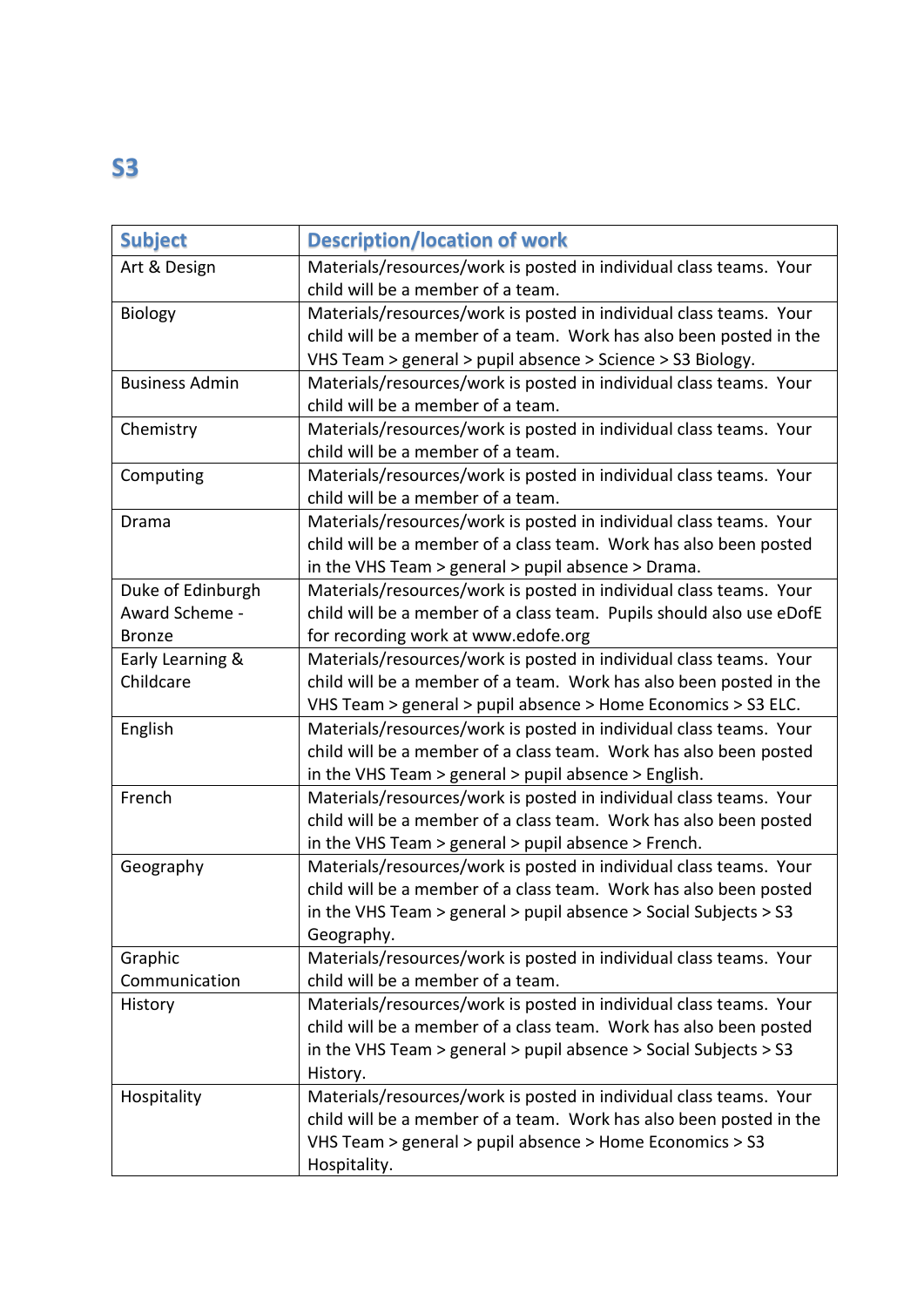| Maths                     | Materials/resources/work is posted in individual class teams. Your   |
|---------------------------|----------------------------------------------------------------------|
|                           | child will be a member of a class team. Work has also been posted    |
|                           | in the VHS Team > general > pupil absence > Maths.                   |
| <b>Modern Studies</b>     | Materials/resources/work is posted in individual class teams. Your   |
|                           | child will be a member of a class team. Work has also been posted    |
|                           | in the VHS Team > general > pupil absence > Social Subjects > S3     |
|                           | Modern Studies.                                                      |
| <b>Music</b>              | Materials/resources/work is posted in individual class teams. Your   |
|                           | child will be a member of a team. Instructions can also be found in  |
|                           | the VHS Team > general > pupil absence > Music.                      |
| <b>Physical Education</b> | Materials/resources/work is posted in individual class teams. Your   |
|                           | child will be a member of this team. Instructions can also be found  |
|                           | in the VHS Team > general > pupil absence > Physical Education.      |
| Physics                   | Materials/resources/work is posted in individual class teams. Your   |
|                           | child will be a member of a class team. Work has also been posted    |
|                           | in the VHS Team > general > pupil absence > Science > Physics.       |
| <b>RME</b>                | Materials/resources/work is posted in individual class teams. Your   |
|                           | child will be a member of a class team S3 RME                        |
|                           | VHS>General>files>class materials. Work has also been posted in      |
|                           | the VHS Team > general > pupil absence > Social Subjects > RME.      |
| Technical                 | Materials/resources/work is posted in individual class teams. Your   |
|                           | child will be a member of a team.                                    |
| <b>Travel and Tourism</b> | Materials/resources/work is posted in individual class teams. Your   |
|                           | child will be a member of a class team. Work has also been posted    |
|                           | in the VHS Team > general > pupil absence > Social Subjects > Travel |
|                           | and Tourism.                                                         |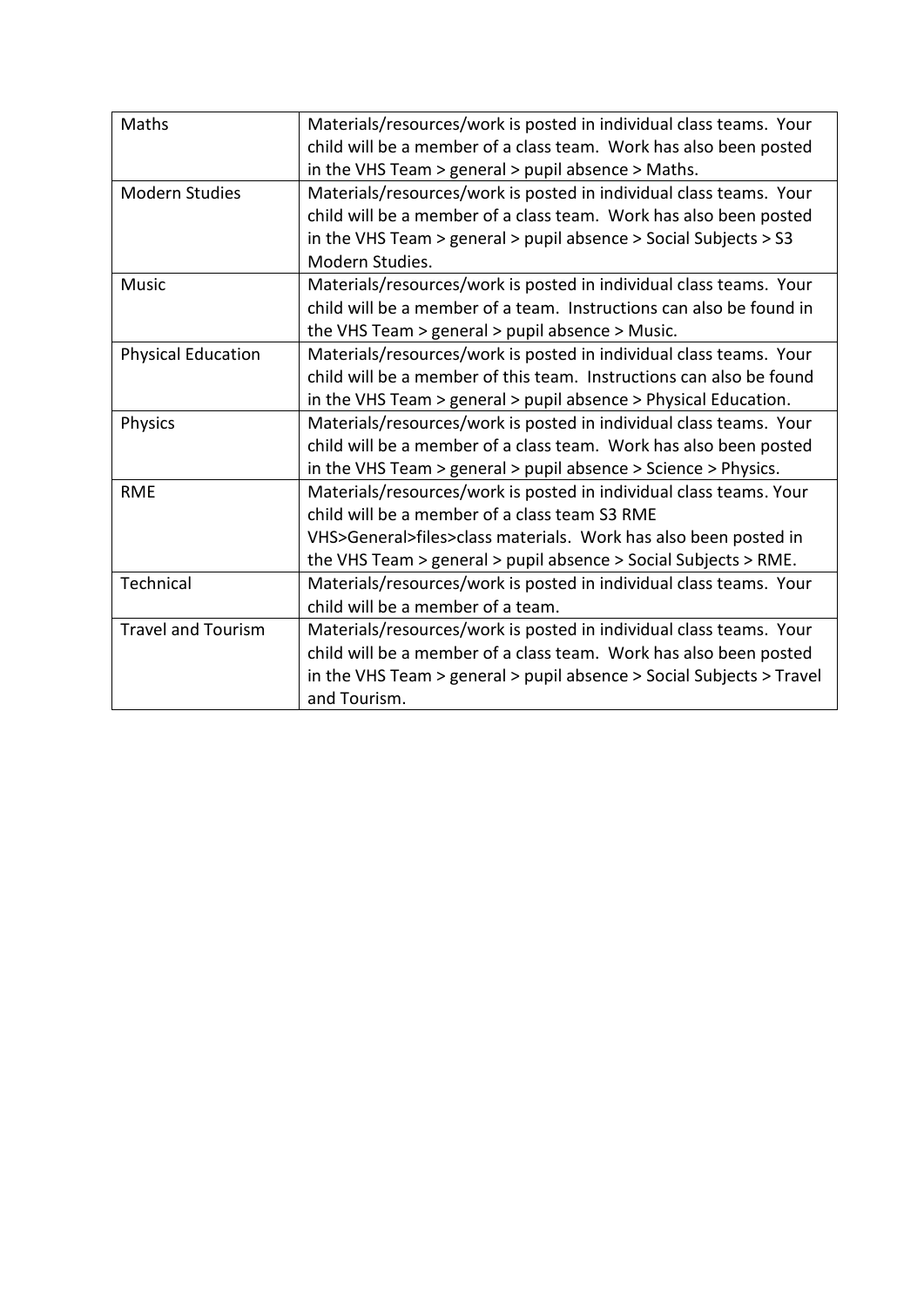# **S4/5/6 All Levels of Study**

| <b>Subject</b>                                            | <b>Description/location of work</b>                                                                                                                                                                          |
|-----------------------------------------------------------|--------------------------------------------------------------------------------------------------------------------------------------------------------------------------------------------------------------|
| Admin                                                     | Materials/resources/work is posted in individual class teams. Your<br>child will be a member of a team.                                                                                                      |
| Art & Design inc.<br>Photography, Painting<br>and Drawing | Materials/resources/work is posted in individual class teams. Your<br>child will be a member of a team.                                                                                                      |
| <b>Biology</b>                                            | Materials/resources/work is posted in individual class teams. Your<br>child will be a member of a team.                                                                                                      |
| <b>Business</b><br>Management                             | Materials/resources/work is posted in individual class teams. Your<br>child will be a member of a team.                                                                                                      |
| Chemistry                                                 | Materials/resources/work is posted in individual class teams. Your<br>child will be a member of a team.                                                                                                      |
| Computing                                                 | Materials/resources/work is posted in individual class teams. Your<br>child will be a member of a team.                                                                                                      |
| Design &<br>Manufacture                                   | Materials/resources/work is posted in individual class teams. Your<br>child will be a member of a team.                                                                                                      |
| Drama                                                     | Materials/resources/work is posted in individual class teams. Your<br>child will be a member of a team.                                                                                                      |
| English                                                   | Materials/resources/work is posted in individual class teams. Your<br>child will be a member of a class team. Work has also been posted<br>in the VHS Team > general > pupil absence > English.              |
| French / Spanish                                          | Materials/resources/work is posted in individual class teams. Your<br>child will be a member of a class team. Work has also been posted<br>in the VHS Team > general > pupil absence > Modern Languages.     |
| Geography                                                 | Materials/resources/work is posted in individual class teams. Your<br>child will be a member of a team.                                                                                                      |
| Graphic<br>Communication                                  | Materials/resources/work is posted in individual class teams. Your<br>child will be a member of a team.                                                                                                      |
| History                                                   | Materials/resources/work is posted in individual class teams. Your<br>child will be a member of a team.                                                                                                      |
| Home Economics inc.<br>Childcare, HFT &<br>Hospitality    | Materials/resources/work is posted in individual class teams. Your<br>child will be a member of a team.                                                                                                      |
| Maths                                                     | Materials/resources/work is posted in individual class teams. Your<br>child will be a member of a class team. Work has also been posted<br>in the VHS Team > general > pupil absence > Maths.                |
| <b>Modern Studies</b>                                     | Materials/resources/work is posted in individual class teams. Your<br>child will be a member of a class team.                                                                                                |
| Music & Music Tech                                        | Materials/resources/work is posted in individual class teams. Your<br>child will be a member of a class team.                                                                                                |
| <b>Physical Education</b>                                 | Materials/resources/work is posted in individual class teams. Your<br>child will be a member of this team. Instructions can also be found<br>in the VHS Team > general > pupil absence > Physical Education. |